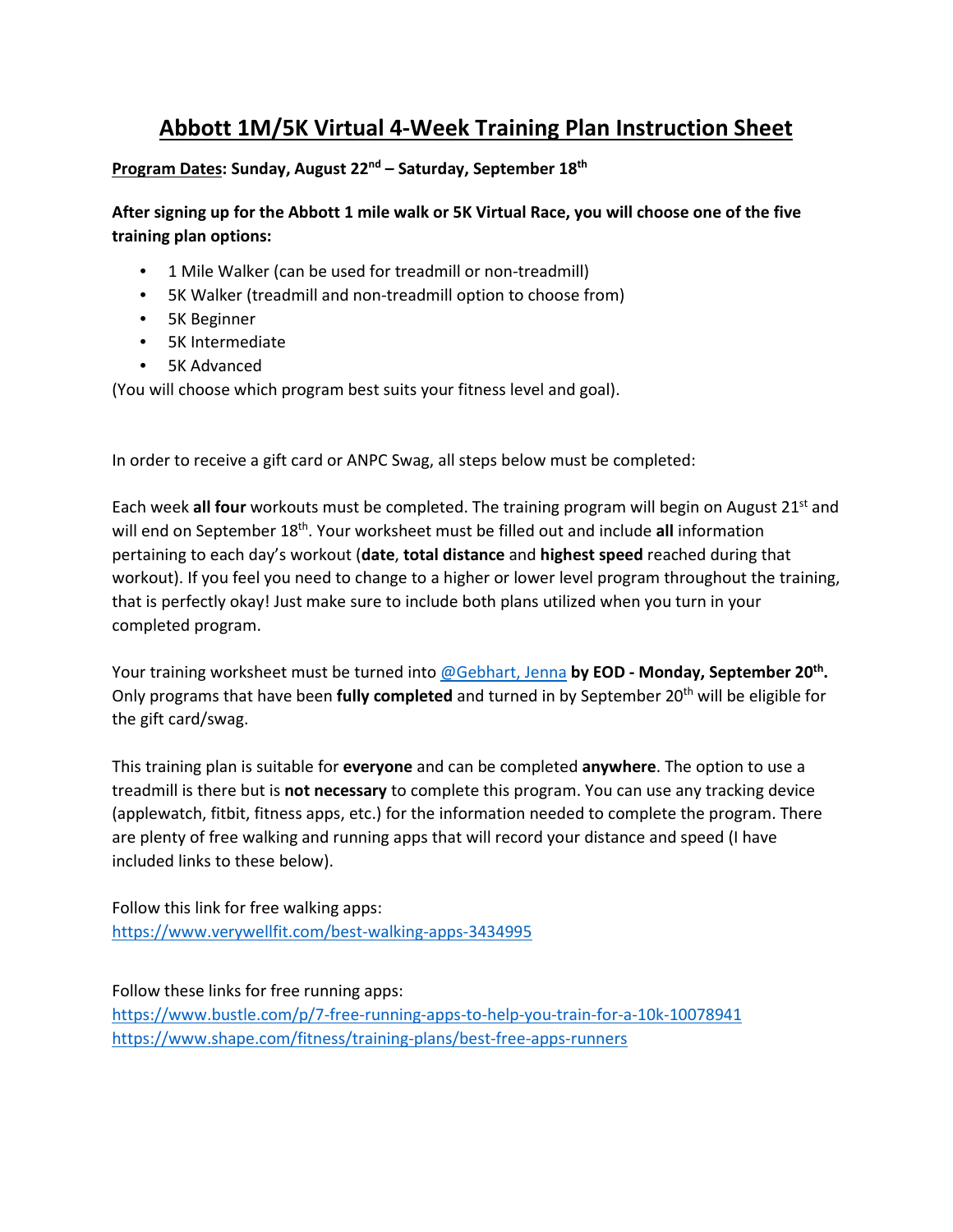| <b>Walking</b><br>Program | <b>Workout 1</b>                                                                                                                                                                                                               | <b>Workout 2</b>                                                                                                                                                                                                               | <b>Workout 3</b>                             | <b>Workout 4</b>                          |
|---------------------------|--------------------------------------------------------------------------------------------------------------------------------------------------------------------------------------------------------------------------------|--------------------------------------------------------------------------------------------------------------------------------------------------------------------------------------------------------------------------------|----------------------------------------------|-------------------------------------------|
| Week 1                    | Date:________                                                                                                                                                                                                                  | Date:________                                                                                                                                                                                                                  | Date:________                                | Date:_________                            |
|                           | 10 Min Walk                                                                                                                                                                                                                    | 12 Min Walk<br>(incorporate 3 bouts                                                                                                                                                                                            | 10 Min Walk<br>(incorporate 3 bouts          | 15 Min Walk                               |
|                           | Total Distance:                                                                                                                                                                                                                | of 20 quicker steps)                                                                                                                                                                                                           | of 20 quicker steps)                         | <b>Total Distance:</b>                    |
|                           | Highest mph:                                                                                                                                                                                                                   | <b>Total Distance:</b>                                                                                                                                                                                                         | Total Distance:                              | Highest mph:                              |
|                           |                                                                                                                                                                                                                                | Highest mph:                                                                                                                                                                                                                   | Highest mph:                                 |                                           |
|                           | Date:________                                                                                                                                                                                                                  | Date:________                                                                                                                                                                                                                  | Date:________                                | Date:_________                            |
|                           | 12 Min Walk                                                                                                                                                                                                                    | 14 Min Walk                                                                                                                                                                                                                    | 12 Min Walk                                  | 21 Min Walk                               |
| Week 2                    | Total Distance:                                                                                                                                                                                                                | (incorporate 4 bouts<br>of 20 quicker steps)                                                                                                                                                                                   | (incorporate 4 bouts<br>of 20 quicker steps) | <b>Total Distance:</b>                    |
|                           | Highest mph:                                                                                                                                                                                                                   | Total Distance:                                                                                                                                                                                                                | <b>Total Distance:</b>                       | Highest mph:                              |
|                           |                                                                                                                                                                                                                                | Highest mph:                                                                                                                                                                                                                   | Highest mph:                                 |                                           |
|                           | Date: the control of the control of the control of the control of the control of the control of the control of the control of the control of the control of the control of the control of the control of the control of the co | Date: the control of the control of the control of the control of the control of the control of the control of the control of the control of the control of the control of the control of the control of the control of the co | Date:________                                | Date:________                             |
|                           | 1 Min Walk                                                                                                                                                                                                                     | 15 Min Walk                                                                                                                                                                                                                    | 1 Min Walk                                   | 24 Min Walk                               |
|                           | <b>1 Min Brisk Walk</b>                                                                                                                                                                                                        | (incorporate 4 bouts                                                                                                                                                                                                           | 1 Min Brisk Walk                             |                                           |
| Week 3                    | <b>Repeat 8 times</b>                                                                                                                                                                                                          | of 25 quicker steps)                                                                                                                                                                                                           | <b>Repeat 8 times</b>                        | Total Distance:                           |
|                           | <b>Total Distance:</b>                                                                                                                                                                                                         | <b>Total Distance:</b>                                                                                                                                                                                                         | <b>Total Distance:</b>                       | Highest mph:                              |
|                           | Highest mph:                                                                                                                                                                                                                   | Highest mph:                                                                                                                                                                                                                   | Highest mph:                                 |                                           |
|                           | Date:_________                                                                                                                                                                                                                 | Date:_________                                                                                                                                                                                                                 | Date:________                                | Date:_________                            |
| Week 4                    | 20 Min Walk<br>(incorporate 5 bouts                                                                                                                                                                                            | 1 Min Walk<br>2 Min Brisk Walk                                                                                                                                                                                                 | 27 Min Walk                                  | See how far you can<br>walk in 20 minutes |
|                           | of 25 quicker steps)                                                                                                                                                                                                           | <b>Repeat 7 times</b>                                                                                                                                                                                                          | Total Distance:                              | today! Push Yourself                      |
|                           | <b>Total Distance:</b>                                                                                                                                                                                                         | <b>Total Distance:</b>                                                                                                                                                                                                         | Highest mph:                                 | <b>Total Distance:</b>                    |
|                           | Highest mph:                                                                                                                                                                                                                   | Highest mph:                                                                                                                                                                                                                   |                                              | Highest mph:                              |
|                           |                                                                                                                                                                                                                                |                                                                                                                                                                                                                                |                                              |                                           |

#### **1M Walking Program – (With or Without Treadmill) Name**: \_\_\_\_\_\_\_\_\_\_\_\_\_\_

Start at a slow, comfortable pace and gradually increase your speed to begin your workout. On days that only provide a total time for your walk, for example 24 Min Walk, it is acceptable to break up the walk into 3 sets of 8-minute walks throughout the day if you are physically unable to walk continually for 24 minutes! If you are physically capable of walking for 24 minutes straight, workouts should not be broken up throughout the day. Focus on improving every week and becoming a better YOU  $\odot$ 

Remember to be eligible for the gift card, you must complete all four workouts and include the date, your total distance and your highest speed (mph) for the workout! Make sure to check out the free apps I included on the instruction sheet to help with tracking speed and distance!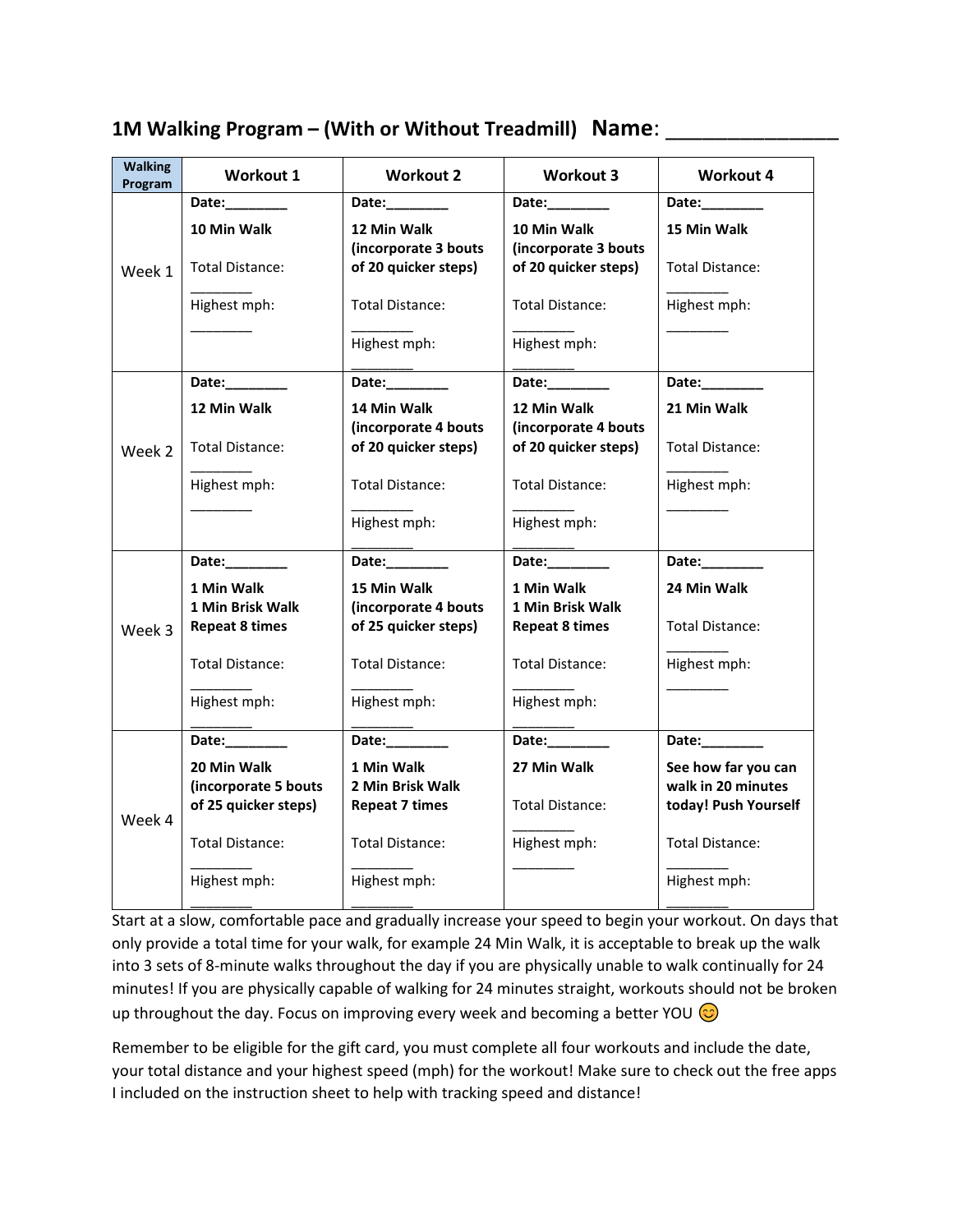# **5K Walking Program – (No Equipment) Name**: \_\_\_\_\_\_\_\_\_\_\_\_\_\_\_\_\_

| <b>Walking</b><br>Program | <b>Workout 1</b>                                                    | <b>Workout 2</b>                                                                                                          | <b>Workout 3</b>                                                       | <b>Workout 4</b>                                                                                                                                     |                                                                                                                                                                                                                                  |
|---------------------------|---------------------------------------------------------------------|---------------------------------------------------------------------------------------------------------------------------|------------------------------------------------------------------------|------------------------------------------------------------------------------------------------------------------------------------------------------|----------------------------------------------------------------------------------------------------------------------------------------------------------------------------------------------------------------------------------|
|                           | Date:________                                                       | Date:________                                                                                                             | Date:________                                                          | Date: $\frac{1}{2}$                                                                                                                                  |                                                                                                                                                                                                                                  |
| Week 1                    | 15 Min Walk<br>Total Distance:<br>Highest mph:                      | 1 Min Speed Walk<br>1 Min Walk<br><b>Repeat 10 times</b><br>Total Distance:<br>Highest mph:                               | 1.5 Mile Walk<br><b>Total Distance:</b><br>Highest mph:                | 8 Min Walk<br>1:30 Min Speed Walk<br>2 Min Walk<br><b>Repeat 4 times</b><br>8 Min Walk<br><b>Total Distance:</b><br>Highest mph:                     | For any<br>workout that<br>includes red<br>and black<br>instruction,<br>only the red<br>portion is<br>repeated. So                                                                                                               |
|                           | Date:                                                               | Date:________                                                                                                             | Date:________                                                          | Date:________                                                                                                                                        | for this                                                                                                                                                                                                                         |
| Week 2                    | 20 Min Walk<br>Total Distance:<br>Highest mph:                      | 2 Min Speed Walk<br>1 Min Walk<br><b>Repeat 8 times</b><br><b>Total Distance:</b><br>Highest mph:                         | 2 Mile Walk<br>Total Distance:<br>Highest mph:                         | 10 Min Walk<br>1:30 Min Speed Walk<br>1 Min Walk<br><b>Repeat 4 times</b><br>10 Min Walk<br><b>Total Distance:</b><br>Highest mph:                   | workout you<br>would walk 8<br>min. and then<br>repeat the<br>speed walk<br>1:30<br>min./walk 2<br>min., 4 times<br>and then<br>finish the<br>workout with<br>another 8<br>min. walk for<br>a total<br>workout of<br>30 minutes. |
| Week 3                    | Date:________<br>25 Min Walk<br>Total Distance:<br>Highest mph:     | Date: $\frac{1}{2}$<br><b>3 Min Speed Walk</b><br>2 Min Walk<br><b>Repeat 7 times</b><br>Total Distance:<br>Highest mph:  | Date:________<br>2.5 Mile Walk<br>Total Distance:<br>Highest mph:      | Date:________<br>10 Min Walk<br>2 Min Speed Walk<br>1 Min Walk<br><b>Repeat 6 times</b><br>10 Min Walk<br>Total Distance:<br>Highest mph:            |                                                                                                                                                                                                                                  |
| Week 4                    | Date: $\_$<br>30 Min Walk<br><b>Total Distance:</b><br>Highest mph: | Date:________<br><b>4 Min Speed Walk</b><br>2 Min Walk<br><b>Repeat 6 times</b><br><b>Total Distance:</b><br>Highest mph: | Date:________<br>3 Mile Walk<br><b>Total Distance:</b><br>Highest mph: | Date: $\_$<br>10 Min Walk<br><b>3 Min Speed Walk</b><br>2 Min Walk<br><b>Repeat 5 times</b><br>10 Min Walk<br><b>Total Distance:</b><br>Highest mph: |                                                                                                                                                                                                                                  |

Each workout should begin with a 5-minute warm-up. Start at a slow, comfortable pace and gradually increase your speed to begin your workout. Only the red portions are repeated. Focus on improving every week and becoming a better YOU  $\odot$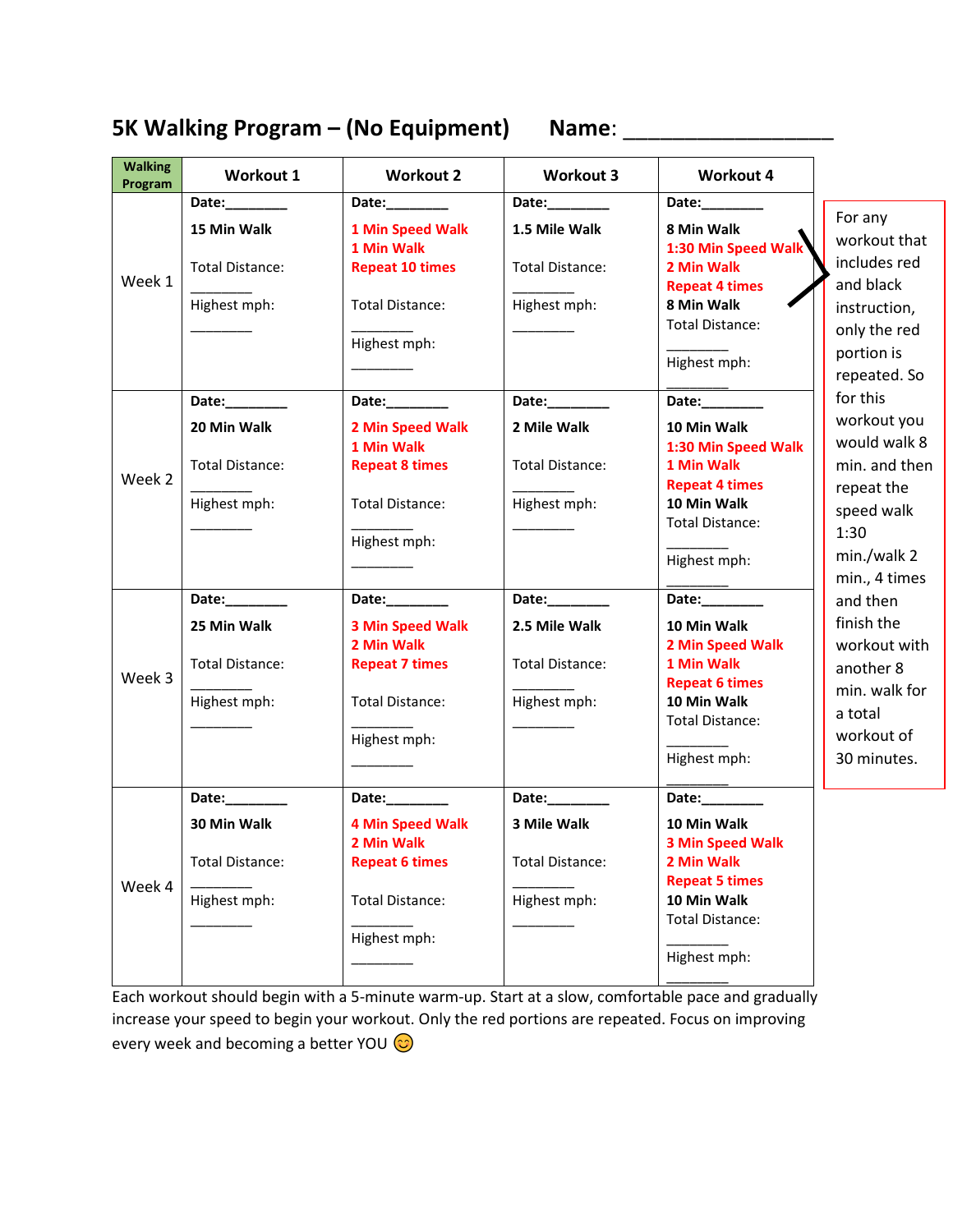### **5K Walking Program – (Treadmill) Name**: \_\_\_\_\_\_\_\_\_\_\_\_\_\_\_\_\_\_\_

| <b>Walking</b><br>Program | <b>Workout 1</b> | <b>Workout 2</b>                                                                                               | <b>Workout 3</b>       | <b>Workout 4</b>       |
|---------------------------|------------------|----------------------------------------------------------------------------------------------------------------|------------------------|------------------------|
|                           | Date:            | Date: and the state of the state of the state of the state of the state of the state of the state of the state | Date:                  | Date:                  |
| Week 1                    | 0% 15 mins       | 5% 1 min                                                                                                       | 8% 1 min               | 6% 1 min               |
|                           |                  | 0% 1 min                                                                                                       | 3% 2 min               | 4% 1 min               |
|                           | Total Distance:  | <b>Repeat 7 times</b>                                                                                          | <b>Repeat 5 times</b>  | 2% 2 min               |
|                           |                  |                                                                                                                |                        | Repeat 4 times         |
|                           | Highest mph:     | <b>Total Distance:</b>                                                                                         | Total Distance:        | <b>Total Distance:</b> |
|                           |                  | Highest mph:                                                                                                   | Highest mph:           | Highest mph:           |
|                           | Date:________    | Date:________                                                                                                  | Date:_________         | Date:________          |
|                           | 0% 20 mins       | 7% 1 min                                                                                                       | 8% 1 min               | 8% 1 min               |
|                           |                  | 2% 1 min                                                                                                       | 5% 1 min               | 6% 2 min               |
| Week 2                    | Total Distance:  | <b>Repeat 10 times</b>                                                                                         | 2% 1 min               | 2% 2 min               |
|                           |                  |                                                                                                                | <b>Repeat 7 times</b>  | Repeat 4 times         |
|                           | Highest mph:     | <b>Total Distance:</b>                                                                                         | <b>Total Distance:</b> | <b>Total Distance:</b> |
|                           |                  |                                                                                                                |                        |                        |
|                           |                  | Highest mph:                                                                                                   | Highest mph:           | Highest mph:           |
|                           | Date:            | Date:_________                                                                                                 | Date:______            | Date:                  |
|                           | 0% 25 mins       | 8.5% 1 min                                                                                                     | 9% 1 min               | 10% 1 min              |
|                           |                  | 3% 1 min                                                                                                       | 5% 2 min               | 5% 1 min               |
| Week 3                    | Total Distance:  | <b>Repeat 11 times</b>                                                                                         | <b>Repeat 8 times</b>  | 2% 2 min               |
|                           |                  |                                                                                                                |                        | <b>Repeat 6 times</b>  |
|                           | Highest mph:     | <b>Total Distance:</b>                                                                                         | <b>Total Distance:</b> | <b>Total Distance:</b> |
|                           |                  | Highest mph:                                                                                                   | Highest mph:           | Highest mph:           |
|                           |                  |                                                                                                                |                        |                        |
|                           | Date:            | Date:________                                                                                                  | Date:                  | Date:                  |
| Week 4                    | 0% 30 mins       | 10% 1 min                                                                                                      | 11% 1 min              | 10% 1 min              |
|                           |                  | 5% 1 min                                                                                                       | 4% 2 min               | 8% 1 min               |
|                           | Total Distance:  | <b>Repeat 8 times</b>                                                                                          | 2% 1 min               | 6% 1 min               |
|                           | Highest mph:     | <b>Total Distance:</b>                                                                                         | <b>Repeat 6 times</b>  | 4% 1 min<br>2% 2 min   |
|                           |                  |                                                                                                                | Total Distance:        | <b>Repeat 3 times</b>  |
|                           |                  | Highest mph:                                                                                                   |                        | Total Distance:        |
|                           |                  |                                                                                                                | Highest mph:           |                        |
|                           |                  |                                                                                                                |                        | Highest mph:           |
|                           |                  |                                                                                                                |                        |                        |

Each workout should begin with a 5-minute warm-up on the treadmill. Start at a slow, comfortable pace and gradually increase your speed and incline to begin your listed workout. Each workout shows differing %, this is referring to the incline you should set your treadmill to. At the end of your workout, record the date, your total distance, which should be displayed on your treadmill. You will also be required to record your highest speed. For example, if your highest speed was 3.8 mph during your workout, that is the speed you will record under "Highest mph". Focus on improving every week and becoming a better YOU  $\odot$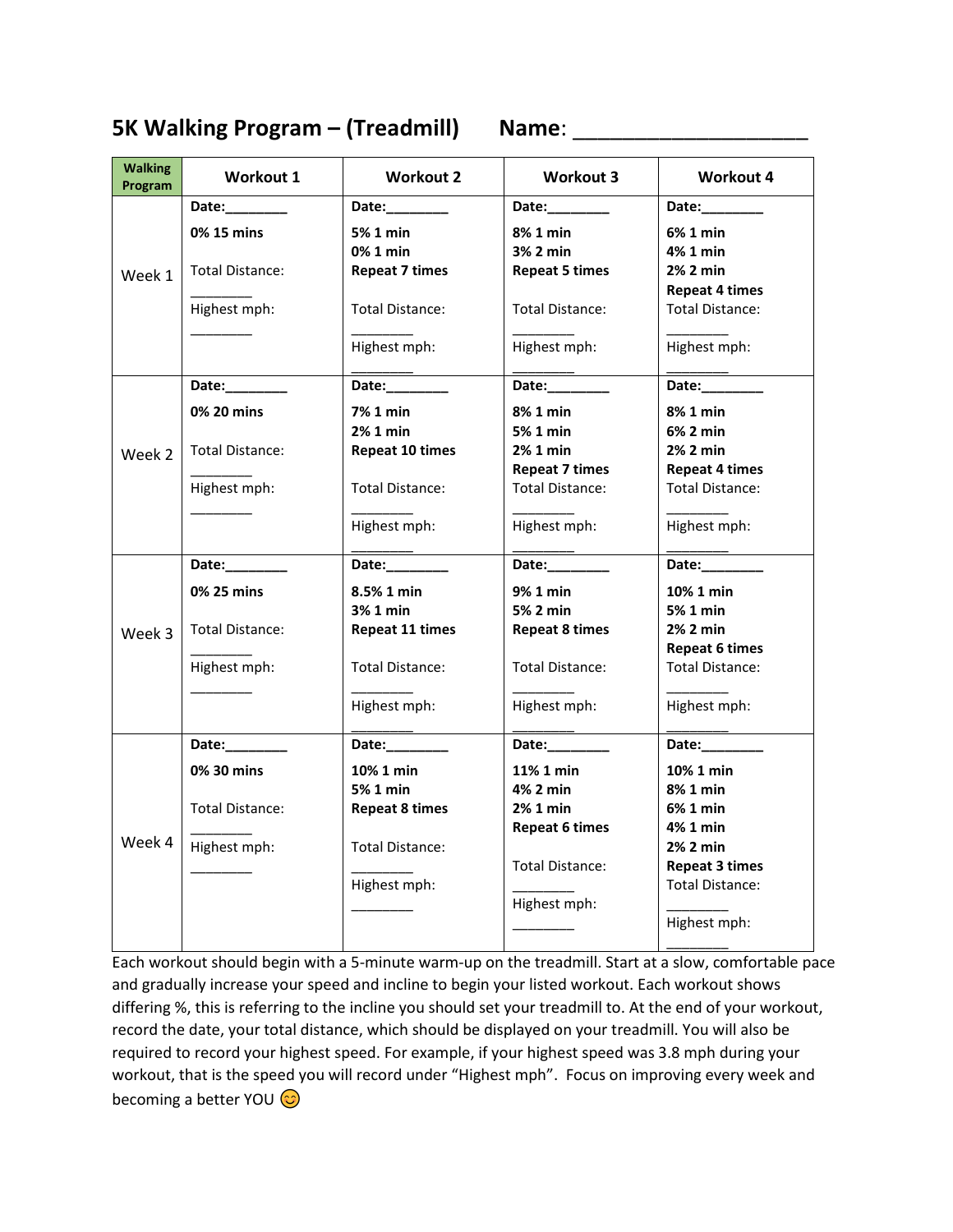### **5K Beginner Running Program Name:** Name:

| <b>Beginner</b> | Workout 1                                                                                    | Workout 2                                                                                     | Workout 3                                                                                    | Workout 4                                                                                    |
|-----------------|----------------------------------------------------------------------------------------------|-----------------------------------------------------------------------------------------------|----------------------------------------------------------------------------------------------|----------------------------------------------------------------------------------------------|
| <b>Program</b>  |                                                                                              |                                                                                               |                                                                                              |                                                                                              |
| Week 1          | Date__________                                                                               | Date_________                                                                                 | Date_________                                                                                | Date________                                                                                 |
|                 | Walk 5 min.<br>Run 1 min.<br><b>Repeat 3 times</b><br><b>Total Distance:</b>                 | Walk 4 min.<br>Run 1 min.<br><b>Repeat 3 times</b><br><b>Total Distance:</b>                  | Walk 4 min.<br>Run 2 min.<br><b>Repeat 3 times</b><br><b>Total Distance:</b>                 | Walk 3 min.<br>Run 3 min.<br><b>Repeat 3 times</b><br><b>Total Distance:</b>                 |
|                 | Highest mph:                                                                                 | Highest mph:                                                                                  | Highest mph:                                                                                 | Highest mph:                                                                                 |
| Week 2          | Date__________                                                                               | Date_________                                                                                 | Date_________                                                                                | Date https://www.france.com/                                                                 |
|                 | Walk 2 min.<br>Run 4 min.<br><b>Repeat 3 times</b><br><b>Total Distance:</b><br>Highest mph: | Walk 2 min.<br>Run 5 min.<br><b>Repeat 3 times</b><br><b>Total Distance:</b><br>Highest mph:  | Walk 2 min.<br>Run 6 min.<br><b>Repeat 3 times</b><br><b>Total Distance:</b><br>Highest mph: | Walk 3 min.<br>Run 7 min.<br><b>Repeat 2 times</b><br><b>Total Distance:</b><br>Highest mph: |
| Week 3          | Date <u>Date</u>                                                                             | Date________                                                                                  |                                                                                              | Date https://www.france.com/                                                                 |
|                 | Walk 2 min.<br>Run 8 min.<br><b>Repeat 2 times</b><br><b>Total Distance:</b><br>Highest mph: | Walk 2 min.<br>Run 10 min.<br><b>Repeat 2 times</b><br><b>Total Distance:</b><br>Highest mph: | Run 12 min.<br>Walk 3 min.<br>Run 6 min.<br><b>Total Distance:</b><br>Highest mph:           | Run 13 min.<br>Walk 3 min.<br>Run 5 min.<br><b>Total Distance:</b><br>Highest mph:           |
| Week 4          | Date____________                                                                             | Date__________                                                                                | Date_________                                                                                | Date                                                                                         |
|                 | Run 14 min.<br>Walk 3 min.<br>Run 5 min.<br><b>Total Distance:</b><br>Highest mph:           | Run 15 min.<br>Walk 3 min.<br>Run 5 min.<br><b>Total Distance:</b><br>Highest mph:            | Run 16 min.<br>Walk 2 min.<br>Run 4 min.<br><b>Total Distance:</b><br>Highest mph:           | Run 18 min.<br>Walk 2 min.<br>Run 3 min.<br><b>Total Distance:</b><br>Highest mph:           |

\*Your running pace can be anywhere from a light jog to a faster run. Remember to listen to your body! If you have to walk at any time, do it and just pick up where you left off! I recommend starting off with at least a 5-10 min. stretch/walk warm-up! Focus on improving every week and becoming a better YOU  $\odot$ 

Remember to be eligible for the gift card, you must complete all four workouts and include the date, your total distance and your highest speed (mph) for the workout! Make sure to check out the free apps I included on the instruction sheet to help with tracking speed and distance!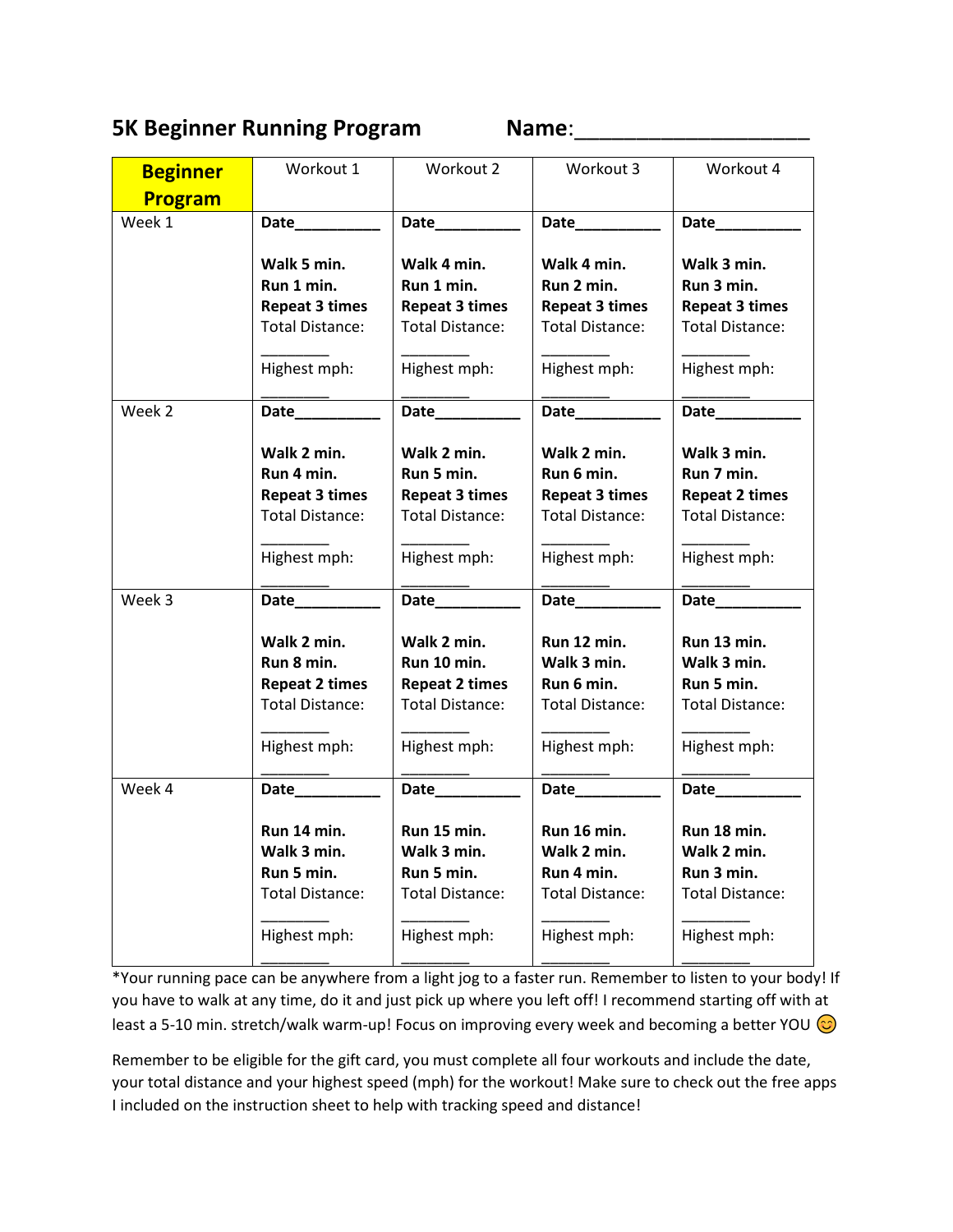### **5K Intermediate Running Program Name**:\_\_\_\_\_\_\_\_\_\_\_\_\_\_\_\_\_\_\_

| <b>Intermediate</b> | Workout 1                                                                                                       | Workout 2                                                                                                                      | Workout 3                                                                                                       | Workout 4                                                                                                                    |
|---------------------|-----------------------------------------------------------------------------------------------------------------|--------------------------------------------------------------------------------------------------------------------------------|-----------------------------------------------------------------------------------------------------------------|------------------------------------------------------------------------------------------------------------------------------|
| Program             |                                                                                                                 |                                                                                                                                |                                                                                                                 |                                                                                                                              |
| Week 1              | Date___________                                                                                                 | Date__________                                                                                                                 | Date_________                                                                                                   | Date_________                                                                                                                |
|                     | Walk 3 min.<br>Run 3 min.<br><b>Repeat 4 times</b><br><b>Total Distance:</b><br>Highest mph:                    | Walk 3 min.<br>Run 4 min.<br><b>Repeat 3 times</b><br><b>Total Distance:</b><br>Highest mph:                                   | Walk 2 min.<br>Run 4 min.<br><b>Repeat 4 times</b><br><b>Total Distance:</b><br>Highest mph:                    | Walk 3 min.<br>Run 5 min.<br><b>Repeat 3 times</b><br><b>Total Distance:</b><br>Highest mph:                                 |
|                     |                                                                                                                 |                                                                                                                                |                                                                                                                 |                                                                                                                              |
| Week 2              | Walk 2 min.<br>Run 7 min.                                                                                       | Date__________<br>Walk 2 min.<br>Run 8 min.                                                                                    | Date___________<br>Walk 1 min.<br>Run 5 min.                                                                    | Walk 2 min.<br>Run 8 min.                                                                                                    |
|                     | <b>Repeat 3 times</b><br><b>Total Distance:</b>                                                                 | <b>Repeat 3 times</b><br><b>Total Distance:</b>                                                                                | <b>Repeat 4 times</b><br><b>Total Distance:</b>                                                                 | <b>Repeat 3 times</b><br><b>Total Distance:</b>                                                                              |
|                     | Highest mph:                                                                                                    | Highest mph:                                                                                                                   | Highest mph:                                                                                                    | Highest mph:                                                                                                                 |
| Week 3              |                                                                                                                 |                                                                                                                                | Date__________                                                                                                  |                                                                                                                              |
|                     | Walk 3 min.<br>Run 9 min.<br><b>Repeat 2 times</b><br><b>Total Distance:</b><br>Highest mph:                    | Walk 2 min.<br>Run 8 min.<br><b>Repeat 3 times</b><br><b>Total Distance:</b><br>Highest mph:                                   | Run 10 min.<br>Walk 2 min.<br><b>Repeat 2 times</b><br>Run 5 min.<br>Total Distance:<br>Highest mph:            | Walk 2 min.<br>Run 12 min.<br><b>Repeat 2 times</b><br><b>Total Distance:</b><br>Highest mph:                                |
| Week 4              | Date___________<br>Run 9 min.<br>Walk 2 min.<br><b>Repeat 3 times</b><br><b>Total Distance:</b><br>Highest mph: | Date___________<br>Run 12 min.<br>Walk 2 min.<br><b>Repeat 2 times</b><br>Run 5 min.<br><b>Total Distance:</b><br>Highest mph: | Date___________<br>Run 9 min.<br>Walk 1 min.<br><b>Repeat 3 times</b><br><b>Total Distance:</b><br>Highest mph: | Date_________<br>Run 10 min.<br>Walk 2 min.<br><b>Repeat 2 times</b><br>Run 8 min.<br><b>Total Distance:</b><br>Highest mph: |

\*Your running pace can be anywhere from a light jog to a faster run. Remember to listen to your body! If you have to walk at any time, do it and just pick up where you left off! I recommend starting off with at least a 5-10 min. stretch/walk warm-up! Focus on improving every week and becoming a better YOU  $\odot$ 

Remember to be eligible for the gift card, you must complete all four workouts and include the date, your total distance and your highest speed (mph) for the workout! Make sure to check out the free apps I included on the instruction sheet to help with tracking speed and distance!